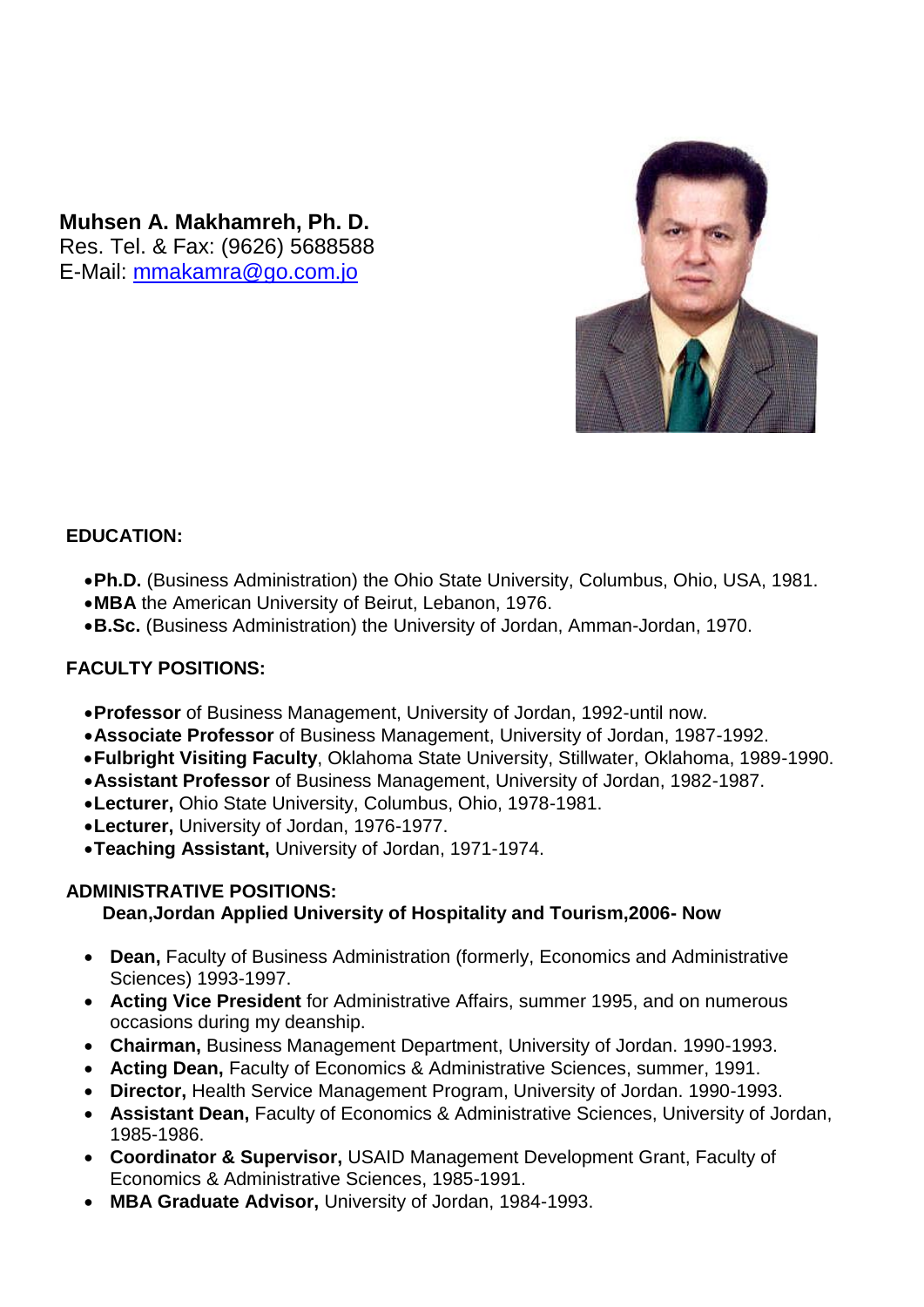**Chairman,** Faculty Graduate Committee, 1993-1997.

## **OTHER EMPLOYMENT:**

- **A**dvisor to the Minister of Higher Education and Scientific Research,November 2004-Now
- **E**ditor-in-Chief**,**Jordanian Journal of Business Administration,2004-Now
- **E**ditorial Board Member,Journal of Asia Pacific Business.2004-Now.
- **E**ditorial Board Member,Dirasat Research Journal.2002 –now.
- **E**ditorial Board Member,Arab Journal for Management,2006-now
- **R**eferee to many Domestic and International Business and Management Journals.
- **M**anagerial Advisort o the Board Chairman , The Jordan Phosphate Company, 1999-2000
- **E**ditorial Board, Arab Bank Reviews, Geneva, 2000-until now.
- **V**isiting Prefessor,Groupe,ESC :Clermont Graduate school of Management,2005 -now
- **V**isiting Professor, The Hashimite University, Jordan, 1998-1999.
- **V**isiting Lecturer, European-Arab Management School, (EAMS) Granada, Spain, 1996-until now.
- **V**isiting Lecturer, The War & Staff College, Jordanian Armed Forces, Amman, Jordan, 1988-until now.
- **F**oreign Exchange Officer, Central Bank of Jordan, January 1971-November, 1971.

# **COUNCILS MEMBERSHIP:**

- **P**rime Minister Economic Council, 1993-1997.
- **U**niversity of Jordan Higher Council, 1993-1997.
- **U**niversity of Jordan Deans Council, 1993-1997.
- **A**dvisory Board, Management International, New York, 1982-1990.
- **C**hairman of Conciliation Boards, Ministry of Labor, 1983-1989.
- **B**oard of Trustees,Ammon Hotel College, Ministry of Tourism, Amman, 1995-1997.,2004 Now
- **N**ational Social and Economic Development plan, 1998-2001.
- **A**ccreditation Committee of Foreign Universities, Ministry of Higher Education, 1996-until now.
- **A**cademic Board Member, EAMS, Granada, Spain, 1996-until now.
- **U**niversities Degrees Certification Committee, Higher Education Council, 2000-until now.
- **A**dvisory Board Member, Queen Zein Center for Development, 2000 Now.
- **A**dvisory Board Member,European-Jordanian Avanced Business Institute(EJABI),Amman,March 2004 –NOW
- **B**oard of Trustees Member,Jordan Applied University,2005-Now

# **UNIVERSITY ORGANIZATIONS:**

- **C**hief-Editor ,Jordan Journal of Business Administration ,2004-now
- **U**niversity Research Higher Council, 2000-until now.
- **T**he University Selection and promotion Committee, 1993-1996.
- **T**he University Financial Committee, 1993-1997.
- **The** Pension Fund Investment committee, 1996-2000.
- **T**he Academic Journals Evaluation Committee, 1993-1997.
- **T**he University Research Committee, 1990-1993.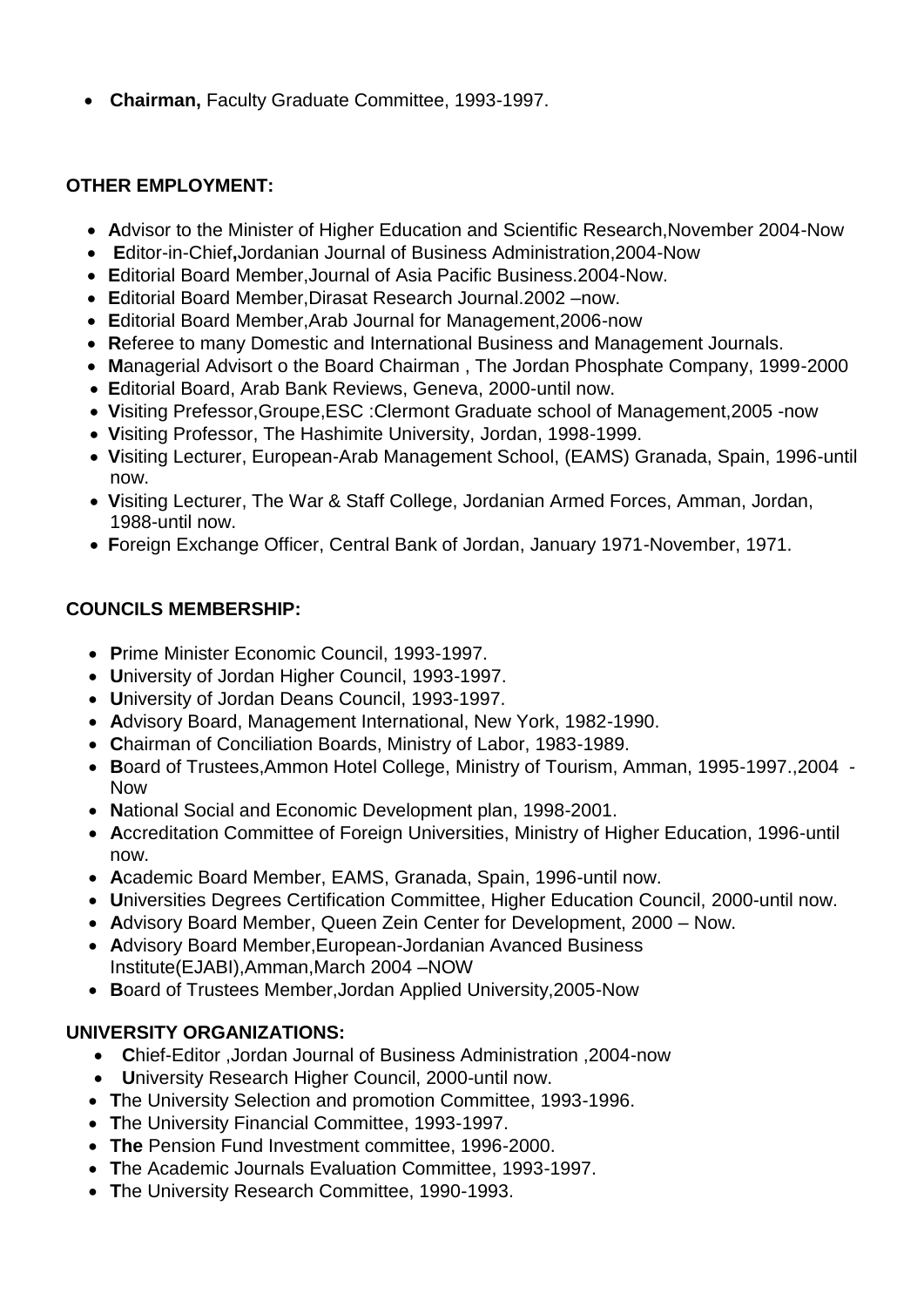- The President Consultative Board, 1991-1993.
- Economics and Management division, Faculty of Graduate Studies, University of Jordan, Chairman, 1990-1993.
- Research Committee, Faculty of Business Administration, 2000-until now.
- Cultural Committee, Faculty of Economics & Administrative Sciences, 1982-1990.
- Business Administration Society, Advisor, 1976-1978 & 1982-1987.
- Athletic Advisor, Faculty of Economics & Administrative Sciences, 1982-1989.
- The Computer Center Board of Directors, 1993-1997.
- The Consultative and Training Center Board of Directors, 1993-1997.
- Editorial Board Member, Dirasat Research Journal, Univ. Of Jordan, 2002-now

## **PROFESSIONAL MEMBERSHIP:**

- The Academy of Management.
- .The Academy of International Business.
- . Industrial Relations Research Association.
- American Society of Personnel Administrators.
- European International Business Association.
- .Jordan Association of Business Administration.
- Advisory Committee Middle East Business School, Amman.
- Al- Al Bayt University Curriculum Committee.
- American University of Beirut Alumni Club.
- .Jordan National Federation of Tennis.
- •International Academy of Business Disciplines.
- .Jordanian Association of American Graduates.
- .Network of International Business Schools (NIBS), France.
- . UNCTAD Train for Trade Committee, Ministry of Trade and Industry and JID, Jordan.
- CRANET. Cranfield Network on International Human Resource Management, U.K
- Center for Creative Leadfership, University of North Carolina, Greensboro.
- .Jordan Human Resources Management Association(JHRMA) Founding Member.

# **AWARDS:**

- .USAID MBA Scholarship, 1974-1976.
- . University of Jordan Ph.D. Scholarship, 1977-1981
- •1<sup>ST</sup> Asian Regional Congress of Industrial Relations Appreciation Award, 1987.
- Fulbright Research Scholarship. 1989-1990.
- President Winterim Fellowship, American Graduate School of International Management, Arizona, January 1990.
- USAID Management Development Grant, Ohio State University, June-August, 1990.
- Case Writing Award, USAID, Amman, 1992.
- Case Writing Competition Award ARADO, 1994.
- NIBS Conference Award 1997.
- . 2001, University of Jordan Distinguished Research Award, July , 2001

# **TRAINING & DEVELOPMENT:**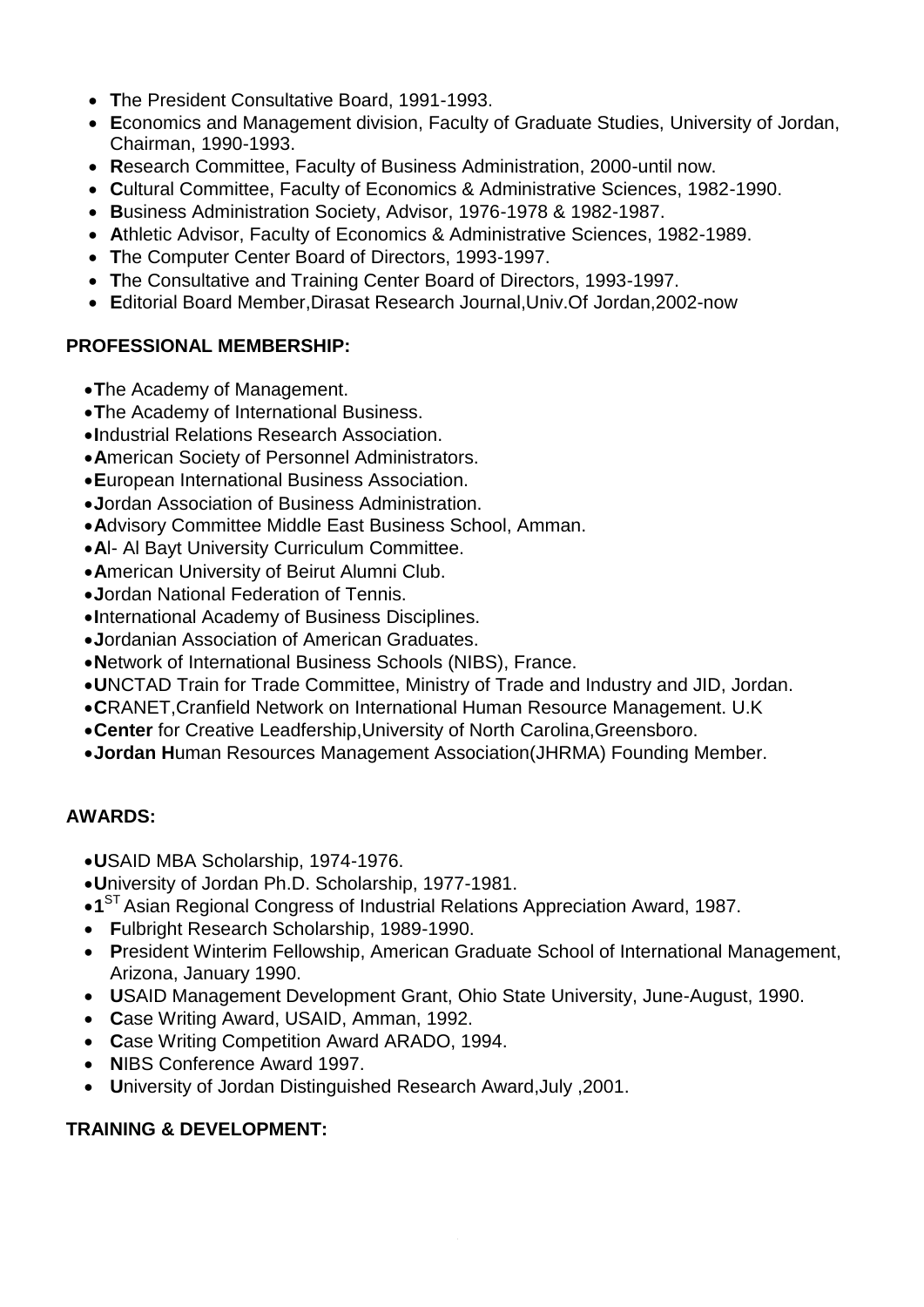Designed and executed training programs in all function of Personnel/Human Resource Management, Strategic Planning and Management, and in the Various Functional Subject of management at:

- The Jordan Institute of Management, Amman, Jordan.
- The Business Administration Department, The American University of Beirut, Beirut, Lebanon.
- The Arab Petroleum Training Institute, Baghdad, Irag.
- Team International: Arab Center for Management Development, Cairo, Egypt.
- Consultation and studies Center, the University of Jordan, Amman, Jordan.
- United States-Saudi Arabian Joint Commission on Economic Cooperation, Rivadh, Saudi Arabia.
- Housing Bank Training Center, Amman, Jordan.
- United Arab Emirates Banks Training Institute, Shariah, U.A.E.
- Oman Chamber of Trade and Industry, Muscat, Oman.
- I.L.O. Training Center, Turin, Italy.
- UNCTAD, Train for Trade, MTI & JID, Amman, Jordan.
- PROJACS, Saudi Arabia, Rivad.
- Jordan-United States Business Partnership (JUSBP), Amman, Jordan
- Euro-Jordanian Action for the development of Enterprize(EJADA), Amman -Jordan
- European Arab Management School (EAMS) Granada, Spain.

#### **CONSULTATION:**

Conducted consultation work in Strategic planning and strategy development, functional operating staregies, prorgams development for various busniess organizations as well as educational instiutiutions in Jordan and outside Jordan in the following areas:

- Business Academic Programs (Graduate and Undergraduate).
- **Business strategic Management**  $\bullet$
- Institutional and Organizational Development.  $\bullet$
- **International Business Management.**  $\bullet$
- Personnel/Human Resource Management Functions, Issues and Systems.
- **General Management Functions and Systems**

### **COURSES TAUGHT:**

#### **Graduate**

- Human Resource Management
- . Labor & Industrial Relations
- •International Business
- Compensation Management
- Strategic Management
- Organization Theory

#### **Undergraduate**

- Principles of Management
- Fundamentals of Management
- Human Resource Management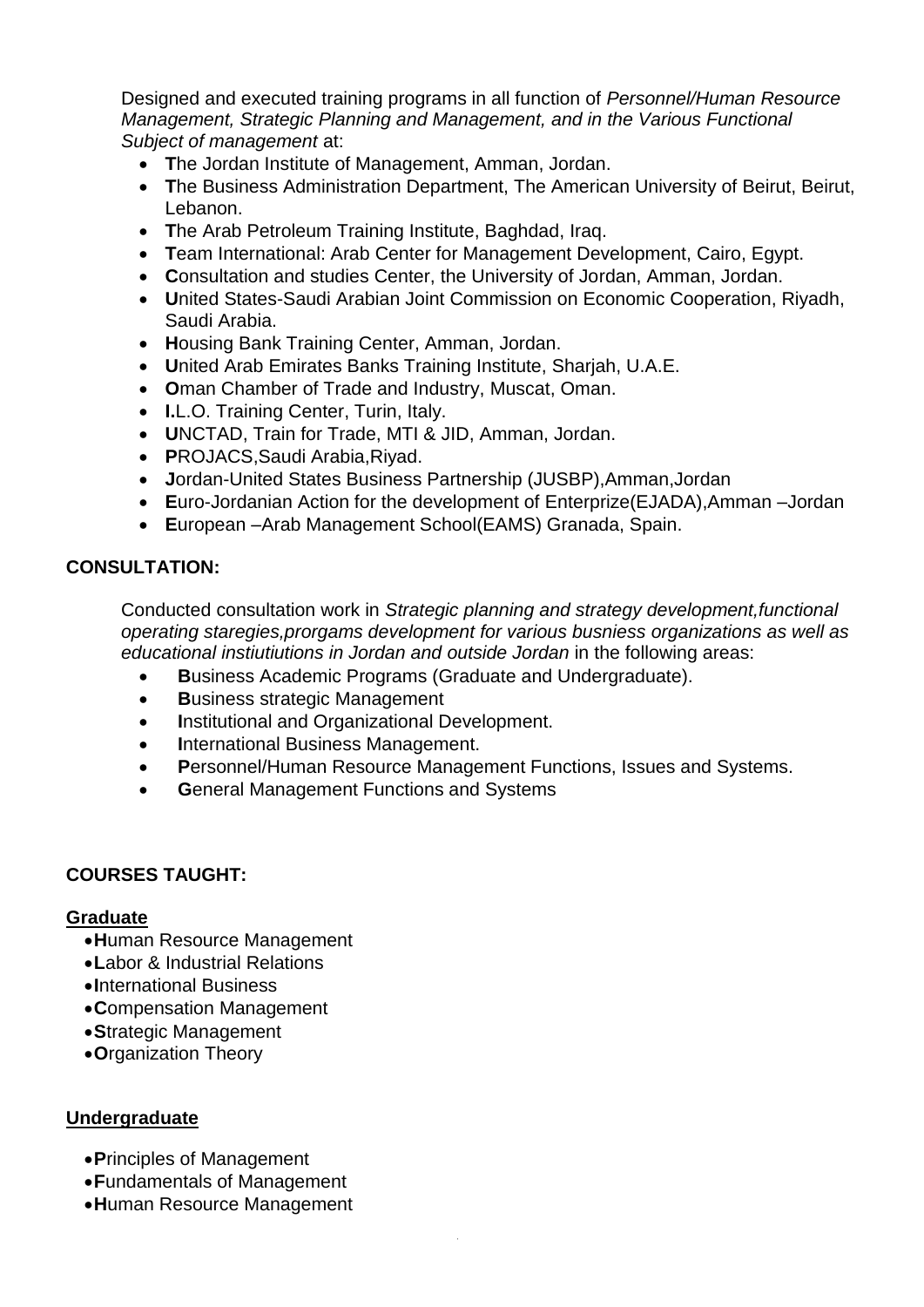- **M**anpower Planning
- **I**ndustrial Relations
- **C**ompensation Management
- **E**ntrepreurship &Small businerss management
- **O**rganization Theory
- **O**rganization Behavior
- **I**nternational Business
- **S**trategic Management

### **THESIS COMMITTEES:**

- **K.H.** Kurdi, Product Development in Jordan Business Corporations, June 1986.
- **T.** Batshon, Quality Control in Jordan Business Firms, August 1988, Advisor & Chairman.
- **H.** Rihani, Jordanian Working Women: Fact and Realities November 1988, Advisor and Chairman.
- **B.** Abu-Alsoud, Industrial Safety in Jordan Manufacturing Corporations: Analysis and Evaluation, August 1989, Advisor & Chairman.
- **M.** Najar, Assessment of Training Needs in Jordan, Advisor & Chairman, 1992.
- **J.** Dwai, Automated Bank's Service in Jordan Systems: A study of their Application and Development. Advisor and Chairman 1993.
- **M.** Olian, Status of Social Responsibility in Jordanian Corporations and its Impact on Performance. Chairman & Advisor, 1994.
- **A**zawi, The Impact of Top Managers Characteristics on Banks Profitability in Jordan, Chairman and Advisor, 1995.
- **M.** Al-Shami, Problems Facing Business Projects Owned and Managed by Women in Jordan. Chairman and Advisor, 1995.
- **G.** Abd AL-Rahman, Crisis Management in Banks. Chairman and Advisor, 1996.
- **L.** Khamash, Problems Facing Multinational Firms in Jordan, Chairman and Advisor, 1997.
- **L.**Alam, Total Quality Management and King Abdullah Qulaity Award.2002.

### **CONFERENCES & SEMINARS:**

- **T**eaching Business Policy Seminar, Ohio State University, Columbus, Ohio 1981.
- **C**hamber of Industry Productivity Seminar, Amman, Jordan, April 1983.
- **S**alzburg Seminar: New Pattern of Trade and Finance: Session 229,Salzburg, Austria, April 1984.
- **E**uropean International Business Association (EIBA) Conference, Glasgow, Scotland, December 1985.
- **1 ST** Asian Regional Congress of Industrial Relations, Singapore, February 1987.
- **M**anpower Planning Seminar, The Polytechnic Training Association, Amman, Jordan, May 1987.
- **B**usiness Administration Department of Arab Universities Seminar, The University of Jordan, Amman, Jordan, June 1987.
- **A**rab Association of Stock Exchange Conference, Cairo, Egypt, November 1987.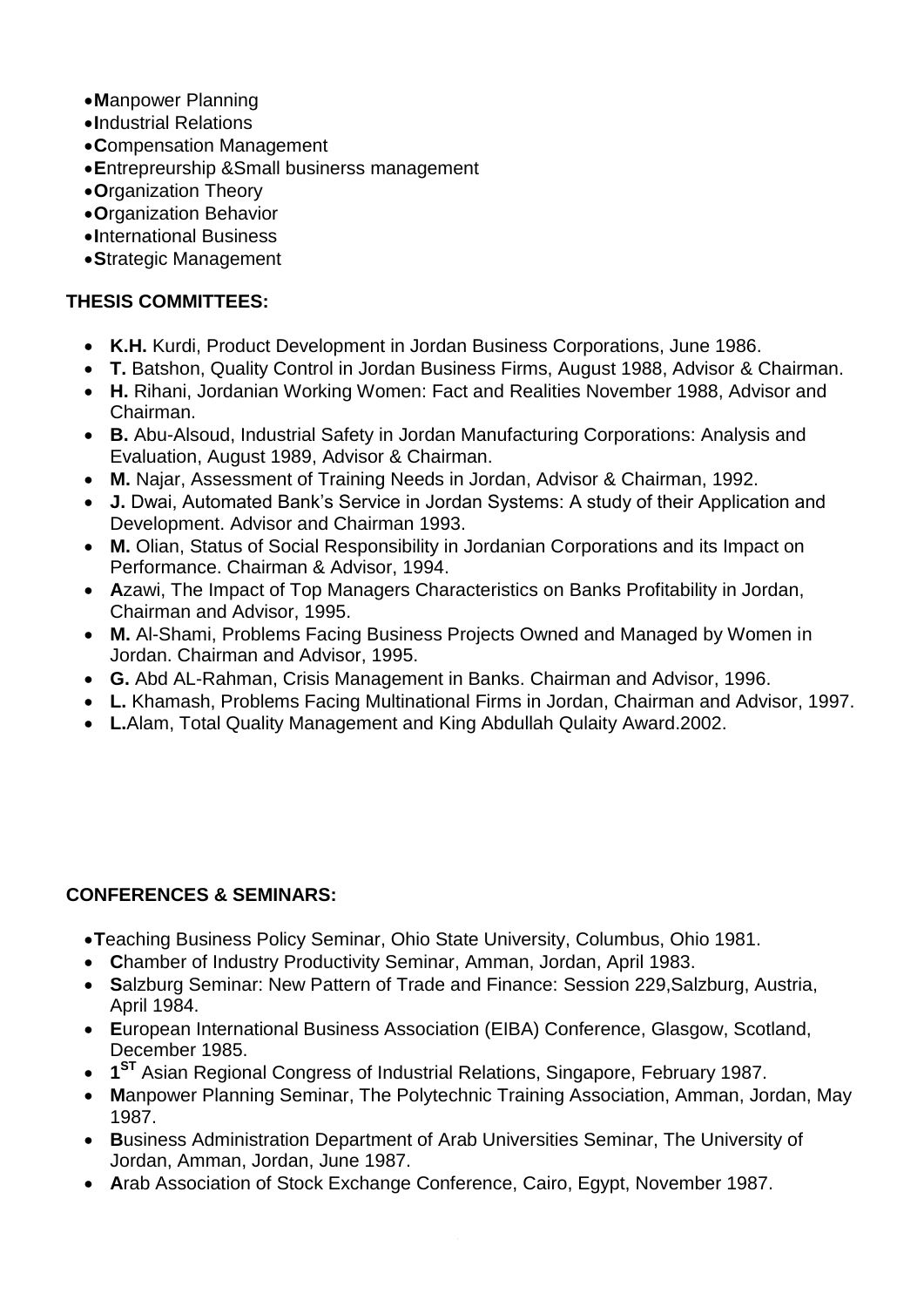- International Human Resource Management Conference, Cranfield School of Management, Cranfield, United Kingdom, September 1988.
- Privatization Seminar, Intrado Group & George Washington University, Washington, D.C., October 1989.
- Southern Academy of Management Meeting, New Orleans, November 1989.
- Chief Executive Officers' Programs, American Graduate School of International Management, Phoenix, Arizona, January 1990.
- Case Analysis & Writing Seminar, Ohio State University, Columbus, Ohio, June-August 1990,
- Academy of Management Meeting, San Francisco, August 1990.
- Women Employment and Development in the Arab World, ILO Seminar, Amman-Jordan, December 1991.
- Chairman, International Conference, International Academy of Business Disciplines, Amman, Sept. 27-30, 1993.
- Center for International Economic Growth Regional Conference, Cairo, Egypt, June 1994.
- Academy of Management Annual Meeting, Dallas, Texas, August 1994.
- Conference on the Arab World, Challenges and Expectations. Beirut, Lebanon, 1995.
- IIRA 10<sup>th</sup> World Congress. International Industrial Relation Associations10th World Congress, Washington, D.C. June 1995.
- Middle East and North Africa (MENA) Economic Summit, Amman, October 1995.
- The Impact of Technology and Globalization on Arab Economies, Arab Thought Forum, Amman, December 1995.
- First Arab Conference on Business Education, United Arab Emirates, March 1996.
- Academy of Management Annual meeting, Cincinnati, Ohio, August 1996.
- Network of International Business Schools Conference, Salt Lake City, Utah, 1997.
- University of International Business Seminar, Beijing, China, 1997.
- Arab States Network Meeting on Human Resource Development, Marseille, France, 1998.
- European International Business Academy (EIBA) 24<sup>th</sup> Conference, Jerusalem, 1998.
- EAMS Academic Meeting. Tunis 1999
- EAMS Annual Meeting, Granada, Spain, 1999.
- Adaptability of Scientific research to Productive Projects in the Arab Countries.Amman.October.2000.
- Good Governance of NGO's and Participation in public policies.Amman.November .2002
- Reginoal Economic Integration in the Middle East. Center of Global Ethics, Whittenberg, Germany, March, 2003.
- Pugwash conference on Pease in the Middle East, Amman, May 2003.
- Jordan Exports: Success Requirments and Challenges, JUSBP, Amman, June, 2003.
- Meeting the Future Needs of Jordanian SMEs.EJADA.Amman August .2003.
- Regional Business Cooperation, Cyprus, September, 2003
- Current Trends in Human Resource Management, Amman March, 2004
- Regional Business cooperation, CIIM, Cyprus, July, 2004
- World Bank Developmental Workshop for Iragi Academics, EAMS, Granada, July 2004.
- NIBES Annual meeting on Entreprenurial Education, Ankara, Turkey, September 2004
- Emerging Issues in new Millinumin: Challenges and opportunities facing Arab Business Organizations. University of Jordan, May, 2005
- World Economic Forum, Jordan, May 2005
- Euromed and the Media, Dead Sea, Jordan, September, 2005.
- Assessment of gaps between knowledge skillsa cquired through higher education and labor market demand in Jordan, March, 2006.
- Universities -Enterprises cooperation: Tempus project. April 2006.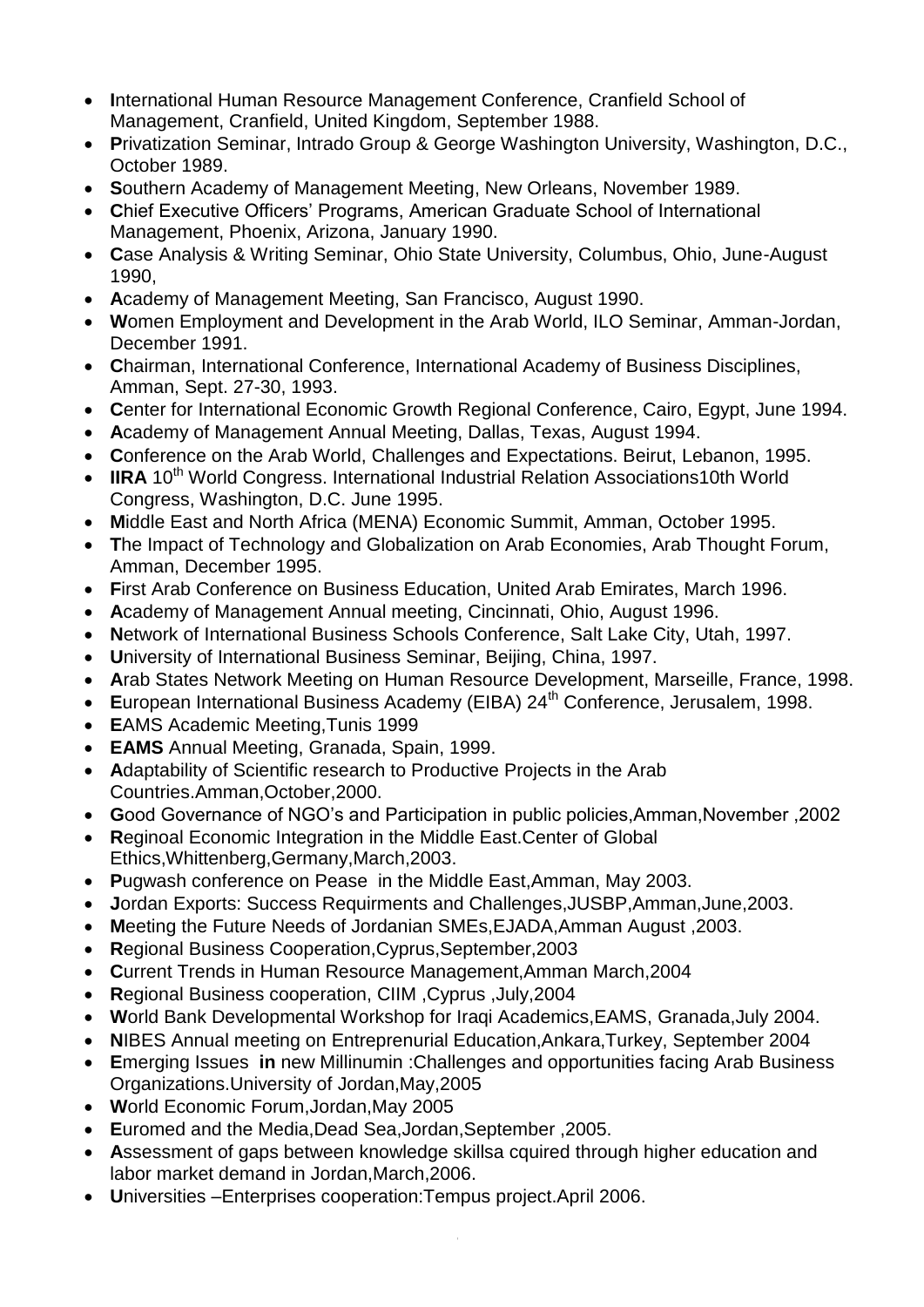- **T**ourism for peace, CHN, Netherlands, October 2006
- **F**amily business conference, Amman, April 2007
- **T4P**, Tourism for peace, Dead sea May 2007
- **M**anaging Tourism Growth, Dead sea June 2007
- **D**oing Business in the Arab countries, Lisbon, Portugal, July 2007

## **BOOKS:**

- *Modern Managerial Concepts* (et.al.), Amman: Jordan Book Center, 1982, 1985, 1989, 1990, 1992, 1995, 1998, 2000, 2002 ,2005(in Arabic).
- *Manpower Planning and Labor Relations*, Arab League College, Damascus-Syria, 1984, (in Arabic).
- *Manpower Planning at the Macro and Micro Levels,* Arab Organization for Administrative Development, Cairo, Egypt, 1986, (in Arabic).
- *Industrial Relations in Jordan*, A Chapter in a book: Industrial Relations in the World, in Miriam Rothman, et.al, Eds. Walter de Gruyter & Co., 1993.
- *The Elderly in Jordan*, A chapter in a book: International Handbook on Sciences for the Elderly, in Jordan Kosberg, Ed. Greenwood press, 1994.
- *Management Information Systems in Business*, A Chapter in a book: Applications of Information Technology and Management, M. Maqusi, ed., *MED-CAMPUS*, 1996.
- *Corporate Performance in Jordan:A macro Analysis* ,IN Management & International Business Issues in Jordan,H.Alsaid & K.Backer Eds,International Business Press, An Imprint of Haworth Press Inc.2oo1.

# **PUBLICATIONS (SINGLE AUTHOR):**

- Determinants of Absenteeism and Turnover in the Jordan Business Firms, published in *Dirasat Research Journal*, Vol. 2 No. 5, 1985, The University of Jordan, (in English).
- **E**mployee Incentives in the Public Sector in Jordan: Analysis and Evaluation, *The Arab Organization for Administrative Sciences Journal*, Amman-Jordan, Vol. 9, No.3, 1985.
- **F**actors Affecting Corporate Performance in Jordan, *Dirasat Research Journal*, Vol. 12, No. 3, 1986, The University of Jordan (in English).
- **F**actors Affecting Corporate stock prices in Amman Financial Market, *Journal of Arab* Stocks Exchange 2<sup>nd</sup> year, No: 6, 1987.
- **T**he Practice of Manpower Planning in the Developed and Developing Countries, *Journal of the Faculty of Economics & Management*, Vol. 4, No. 2, 1988, University of Baghdad, Iraq (in English).
- **E**mployee Compensation in the Private /sector in Jordan: A study of the compensation systems and practices in the Jordan Business Firms, *Yarmouk Research Journal,* Volume 7, No. 4, 1991, Yarmouk University.
- **E**mployment Interviewing in Jordan: A Study of the Interview Process in Business Firms, published in the *International Journal of Commerce and Management***,** volume 1,No 3&4, 1992,USA, (in English).
- **T**he Royal Jordanian Airline: A Case Study, published in: D. Khambata and R. Ajami: *International Business: Theory and Practice***.** Macmillan Publishing Company, 1992, (in English).
- **S**taffing Process in Jordan Business Firms: An Exploratory and Analytical Study, *Dirasat Research Journal*, Volume 20 A, No. 1,1993, The University of Jordan.
- **T**raining In Jordan Business Firms, Analysis For Practices and Activities, *Dirasat Research Journal***,** Vol. 20 A, No 3, 1993, The University of Jordan.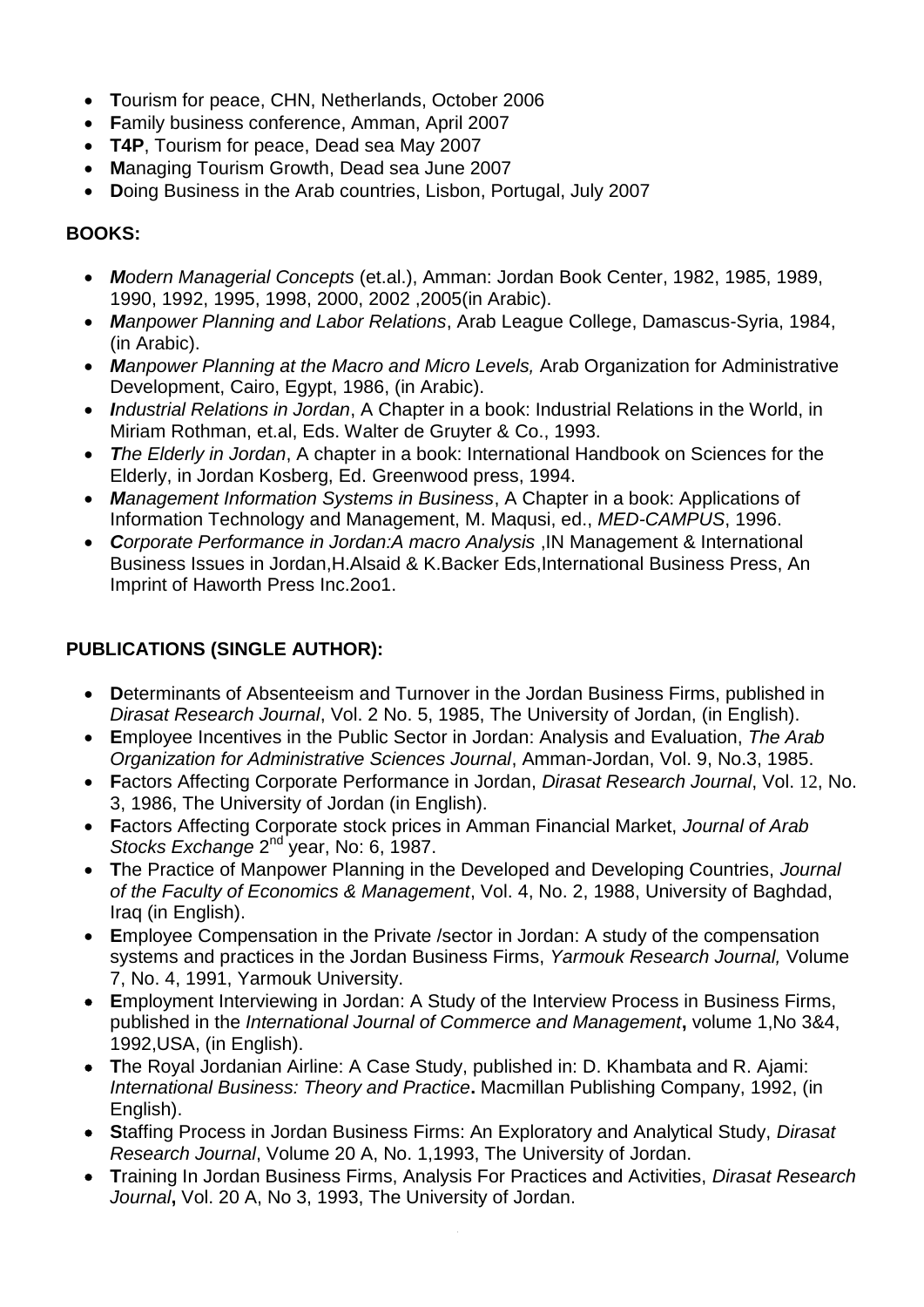- **E**mployees' Performance Appraisal in the Jordan Business Firms: An Exploratory and Analytical Study. *Dirasat Research Journal***,** Vol., 20 A, No 4, 1993, the University of Jordan.
- **T**he Practices of Human Resource Management in an Arab Country: the Case of Jordan. *Proceedings of the IABD Conference***,** Amman Sept., 1993, (in English).
- **T**he Potential Impact of Peace on Jordan, *Proceedings of the Conference: the Arab World; Challenges and Expectations***,** Beirut, Lebanon, 1995.
- **J**ordan Experience in Higher Business Education. *Proceedings of the First Arab Conference on business Education*, United Arab Emirate University, March 1996.
- **T**he Prospects of Trade between Jordan, Israel and the PNA. *IPCRI*, Jerusalem, 1997, (in English).
- **C**orporate Performance in Jordan: A Study of the Banking Sector. *Arab Bank Review*, vol.2,No.2,2000.
- **C**orporate Performance in Jordan:Analysis and Evaluation.*Dirasat Research Journa*l,Vol.,28, No.1,2001.
- **C**orporate Performance in Jordan: A Macro Analysis.Journal of Transnational Management Development,vol. 6,number 1&2,2001
- Business Education in the Arab countries: Toward a strategic direction in 21<sup>st</sup> century.Proceedings of the conference on:Emerging issues in the third Millinum,University of Jordan,May 2005

## **CO-AUTHORD PUBLICATIONS:**

- **M**akhamreh, Muhsen, & O. Dahhan, Business Education between Theory and Practice: An Analytical Study of the University of Jordan Graduates. *Dirasat Research Journal*, vol. XIV, No. 2, 1987, the University of Jordan.
- **M**akhamreh, Muhsen & O. Dahhan, Factors Affecting Employees Innovation in Jordan Business Corporation, Published in *Dirasat Research Journal*, vol XV, No. 2, 1988, the University of Jordan.
- **M**akhamreh, Muhsen & O. Dahhan, The Impact of Computer on Work Activities in Banks in Jordan*, Dirasat Research Journal*, vol. 17 A, No. 1, 1990, the University of Jordan.
- **M**akhamreh, Muhsen, & Amal Farhan, Factors Affecting Employee Motivation in Jordan, *Dirasat Research Journal*, Vol. 17 A, No, 2, 1990, the University of Jordan.
- **M**akhamreh, Muhsen & B. Curtis Hamm, Mentorship in an Arab Culture: A study of mentoring in Jordan, *Mentoring International Journal*, volume 5, Nos.2/3-Spring/Summer 1991 Vancouver, Canada, (in English).
- **M**akhamreh, Muhsen & M. El-Faleh, The State of Labour Unions and Their Role in the Industrial Relations System in Jordan, *Dirasat Research Journal*, Volume 18A, NO.1 1991, the University of Jordan, (in English).
- **M**akhamreh, Muhsen & M. Malallah, The Potential Impact of Peace on Business in Jordan, *Proceedings of the IABD Conference*, Amman, Sept. 27-30, 1993, (in English).
- **M**akhamreh, Muhsen & Lara Khamash, Factors Affecting MNC in Jordan. *Proceedings of the 24th Annual Conference of the European International Business Academy (EIBA),*  Jerusalem, December 13-15, 1998, (in English).

#### **MARITAL STATUS:**

Married, Three Children